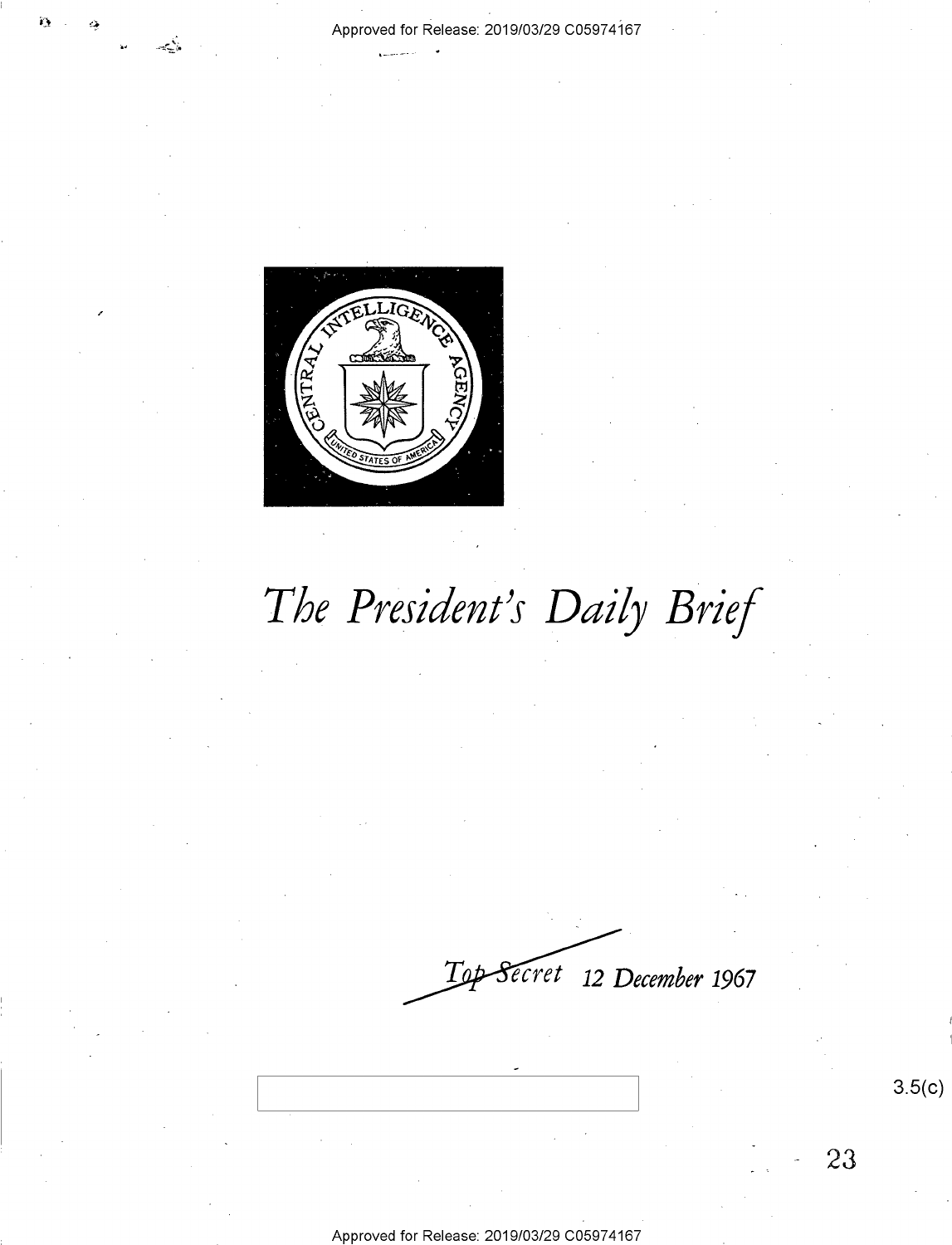# DAILY BRIEF 12 DECEMBER 1967

1. Yemen  $3.3(h)(2)$  $3.3(h)(2)$ 

2. South Vietnam 3.3(h)(2)

 $3.3(h)(2)$ 



 $\sim 10^7$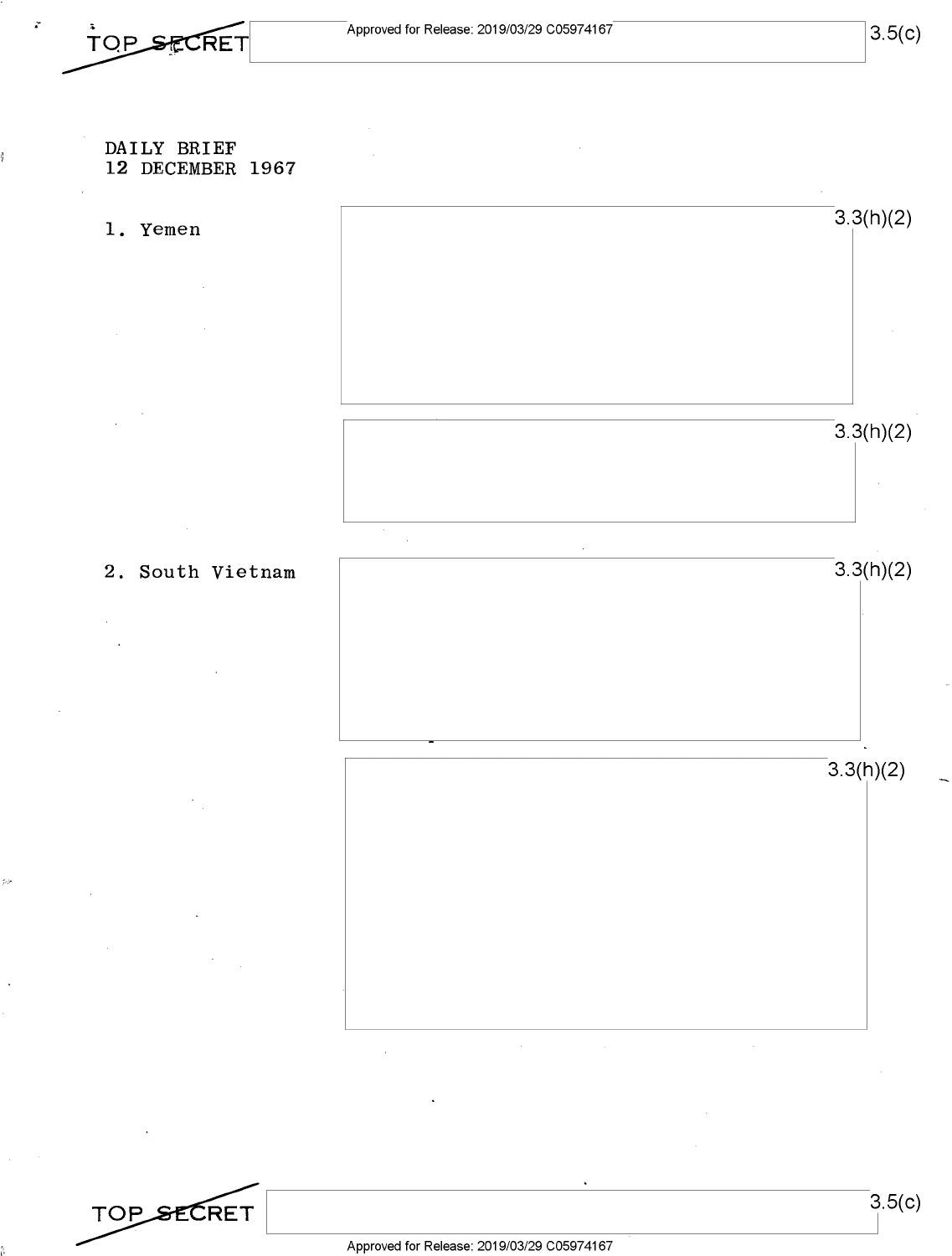3. Greece

Early this month, former Prime Minister Karamanlis publicly condemned the junta from his safehaven in Paris.<br>3.3(h)(2)<br> $\sqrt{\text{Karamanlis}}$ 

said he does not plan to get involved in Greek politics at the moment.

If he goes back to Greece at all, he said, it would be only after reforms have been carried out and it would be possible to lead a normal political life.

Karamanlis ran the Greek Government for almost eight relatively trouble-free years (1956-1963).

The Security Council probably will consider the UN peacekeeping mandate for the island late this week. Greece, Turkey, and Cyprus all seem to favor a short-term renewal of the present mandate, putting off discussion of an "enlarged" UN role. The present mandate expires 26 December.

As things stand now, the Greeks are not planning to withdraw their officers (about 500) assigned to the<br>Cypriot national guard. The Turks do Cypriot national guard. not know this yet and there may be trouble when they find out.

5. Haiti

4. Cyprus

Ambassador Ross has just completed an assessment of the situation in Haiti. The ambassador sees no real threat to Duvalier's control so long as he can find the money to pay his security goons. Haiti will continue to deteriorate economically, socially, and politically, but, the ambassador feels, Papa Doc will be there presiding over the downhill slide for some time to come.

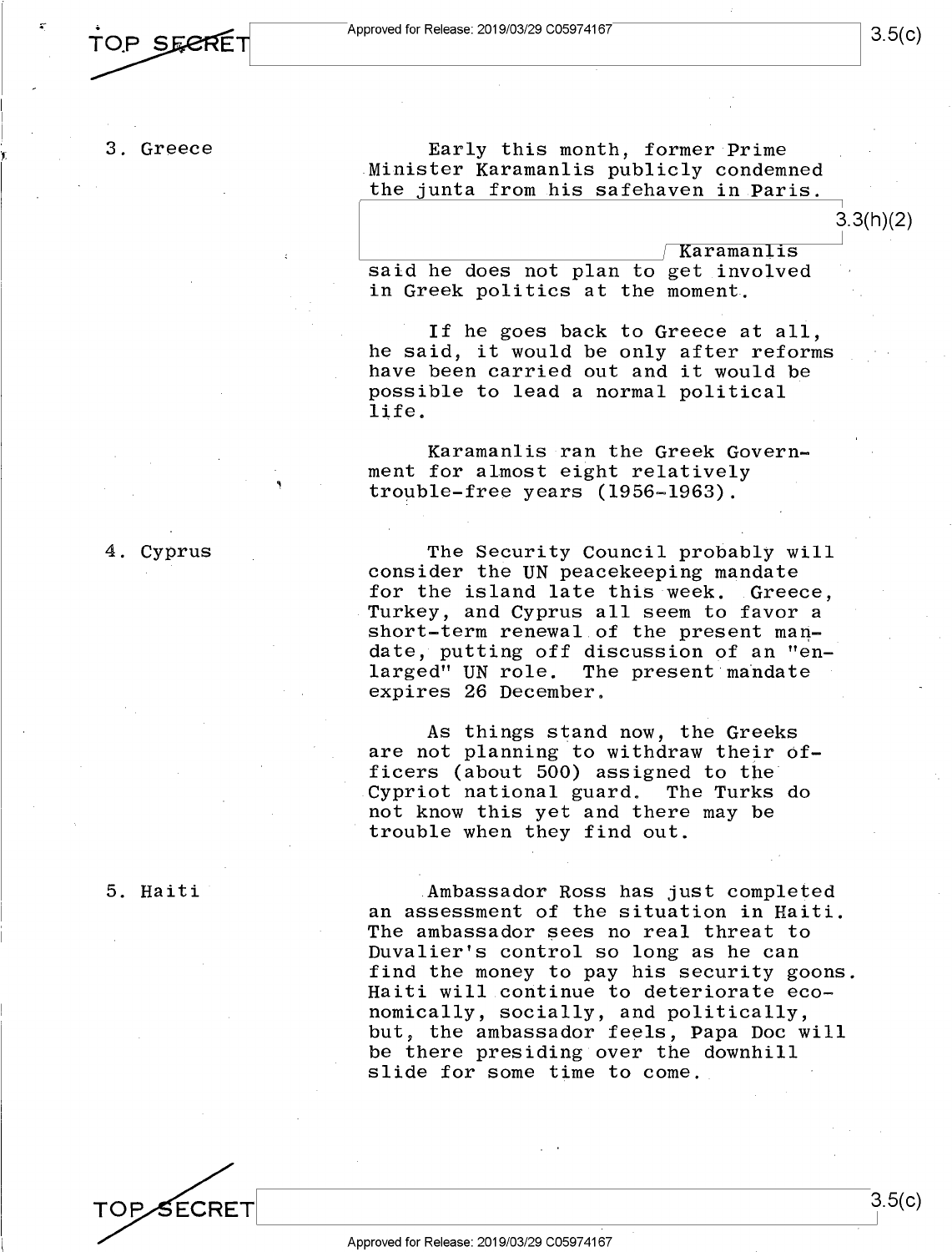# 6. Communist China

If local officials in China's beleaguered provinces are not already confused by the contradictory edicts flowing out of Peking, they soon will<br>be. The latest instructions in Mao's The latest instructions in Mao's name state that fractious Red Guards are to be handled gently, their revolutionary exuberance turned into more productive--but unspecified--channels.

A go-soft order could lead to increased fighting, as local authorities are likely to interpret it as a directive to sit on their hands.

The civil war goes on. Casualties are mounting, but there has been little<br>military progress by either side. The military progress by either side. Soviets have followed up their arms aid to the federal government with offers of economic assistance; they also are working to exploit growing anti-<br>American sentiment. The Organizatio The Organization of African Unity has been trying to get the warring Nigerian factions together, but so far there is no progress on that front either.

Kosygin will visit India from 25 January to 5 February. There is nothing to indicate this trip is anything more than routine fence-riding.

7. Nigeria

8. Soviet Union

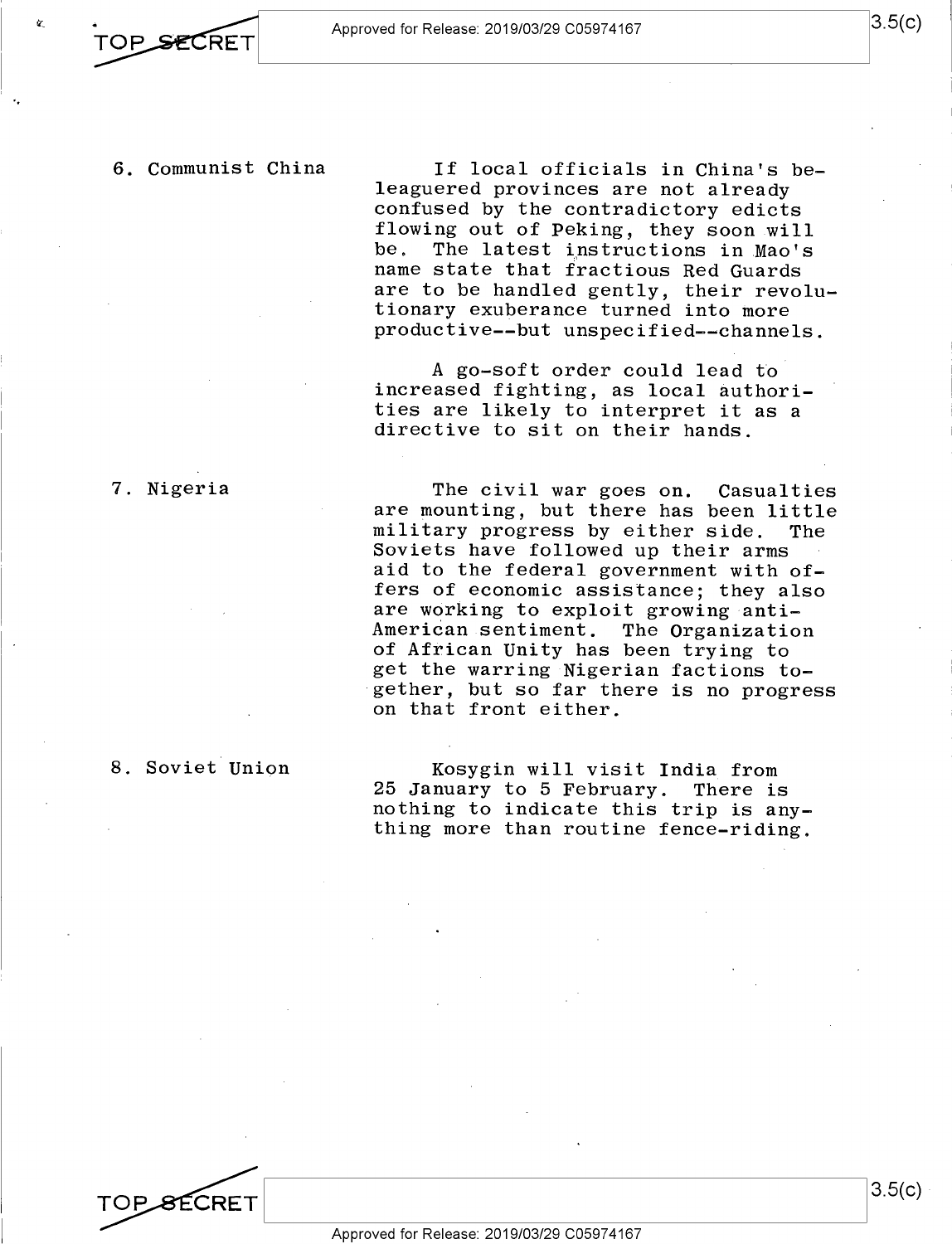J

Top Secret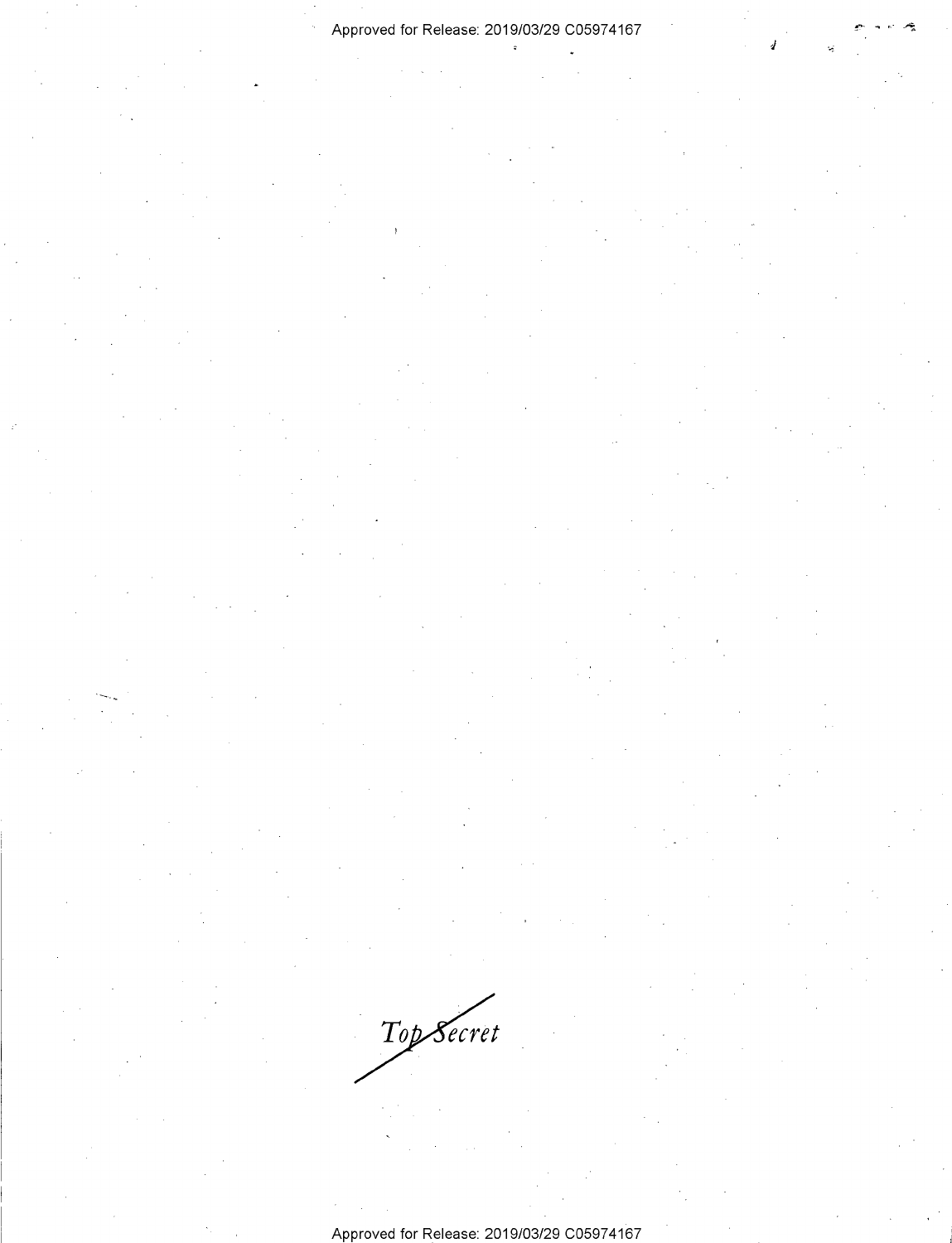**Top Secret** 



# *FOR THE PRESIDENT'S EYES ONLY*

# **Special Daily Report on North Vietnam**

**Top Secret** 3.5(c)

**16**  12 December 1967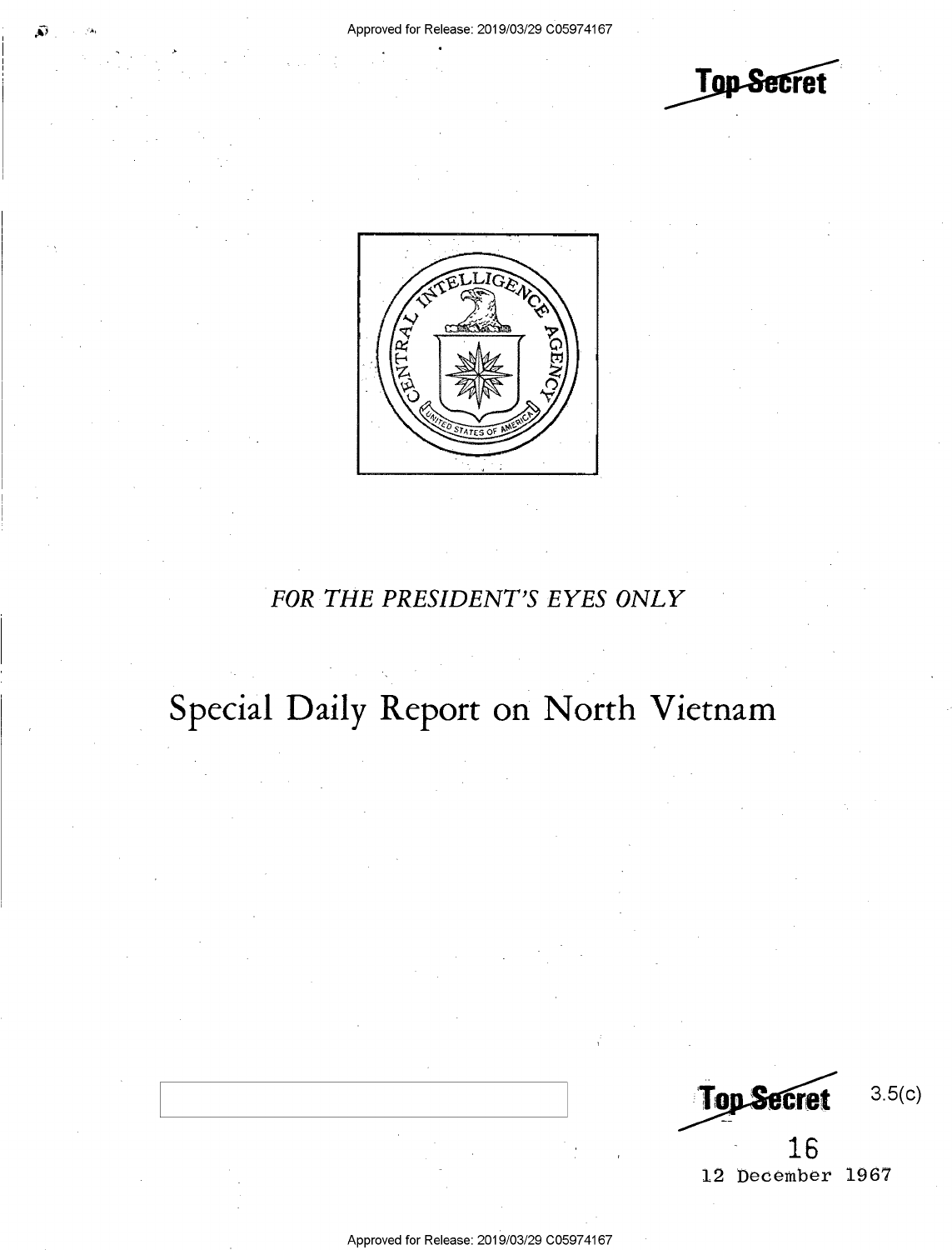Special Daily Report on North Vietnam for the President's Eyes Only

12 December 1967

# I. NOTES ON THE SITUATION



\* \* \*

A Report from Hanoi: One of the I I refugees who recently managed to get out of North Vietnam confirms that Hanoi's propaganda about US raids on the capital is much exaggerated. He saw little 3.3(h)(2)

**TOP SECRET** <br>Approved for Release: 2019/03/29 C05974167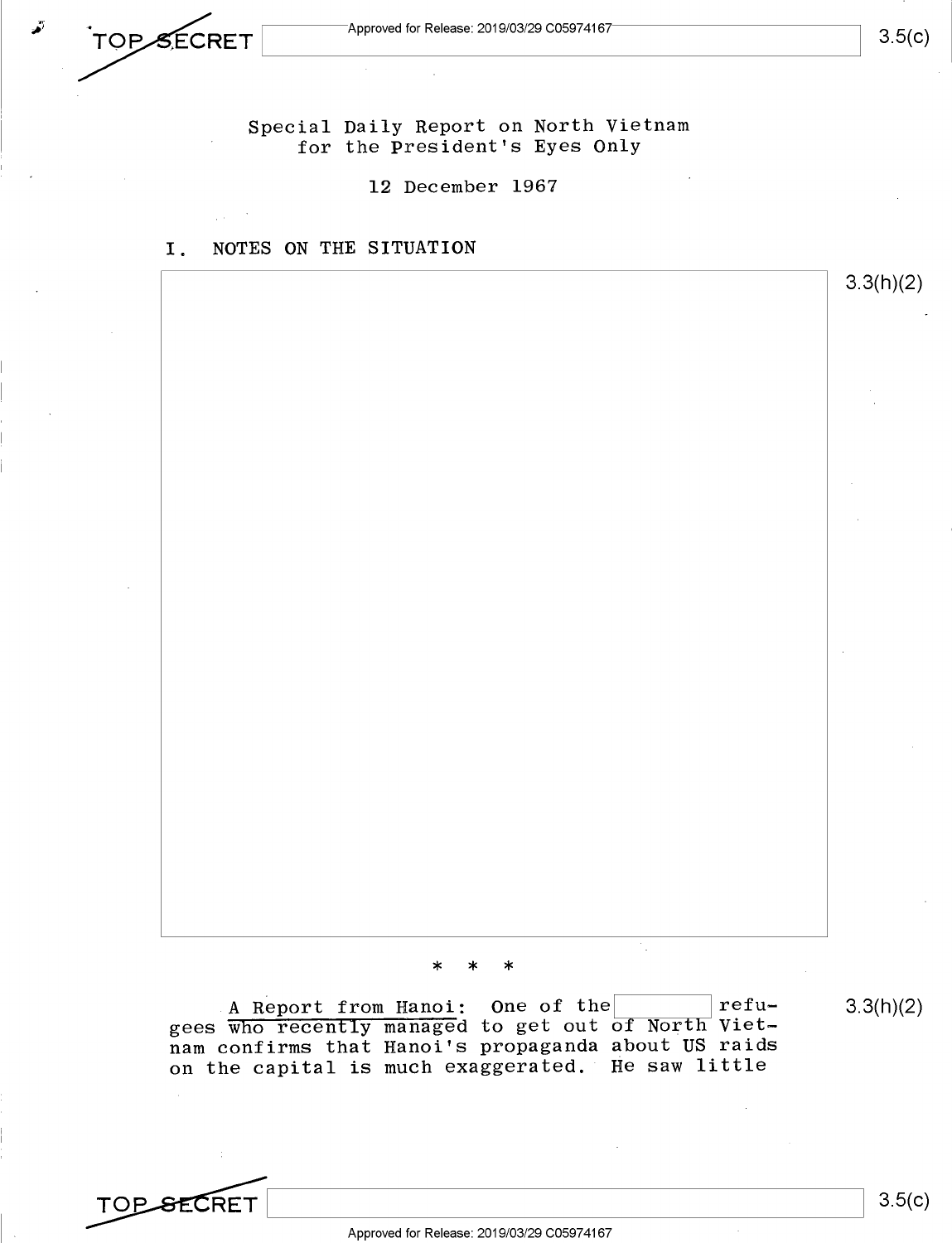$3.5(c)$ 

3.5(c)

bomb damage in the city and comments that "the Americans have been very selective" in the raids, "although occasional accidents had occurred."

\* \* \*

Hanoi Calls for Renewed Support by Workers of the World: The North Vietnamese trade union federqtion has issued an appeal to workers and union organizers of the world to "still further increase their movement of solidarity and support for the Vietnamese people." This is to be in commemoration of the seventh anniversary of the founding of the Liberation Front on 20 December. The appeal, which was reported by the French news agency correspondent in Hanoi, also called upon the world's workers to "expand and strengthen their opposition to the American aggression in Vietnam by every appropriate and creative means."

Hanoi Reports New Chinese Pledges of Support: The Chinese people "are playing the role of a big rear" and will continue their support for the Vietnamese until victory. This is a quote from Chinese Foreign Minister Chen Yi's speech at a reception on 9 December in Peking honoring the new head of the Liberation Front's permanent mission in China. Hanoi carried an account of Chen Yi's speech in its English language broadcast yesterday. Peking itself has ye<sup>t</sup> to report the speech because Chen's status and title are still unsettled in the wake of the Cultural Revolution.

\* \* \*

\* \* \*

II. NORTH VIETNAMESE REFLECTIONS OF US POLITICAL ATTITUDES ON THE WAR

Viet Cong on "Stop the Draft" Week: The Viet Cong have praised antiwar activities in the US during the "Stop the Draft" week (4-10 December), according to a Hanoi International Service broadcast in English on 10 December. No "brutal force" can silence the "just voice" of the American people in protesting the war, according to the Viet Cong. The broadcast claimed that Americans are seeing more

Approved for Release: 2019/03/29 C0597 4167

**TOP SECRET**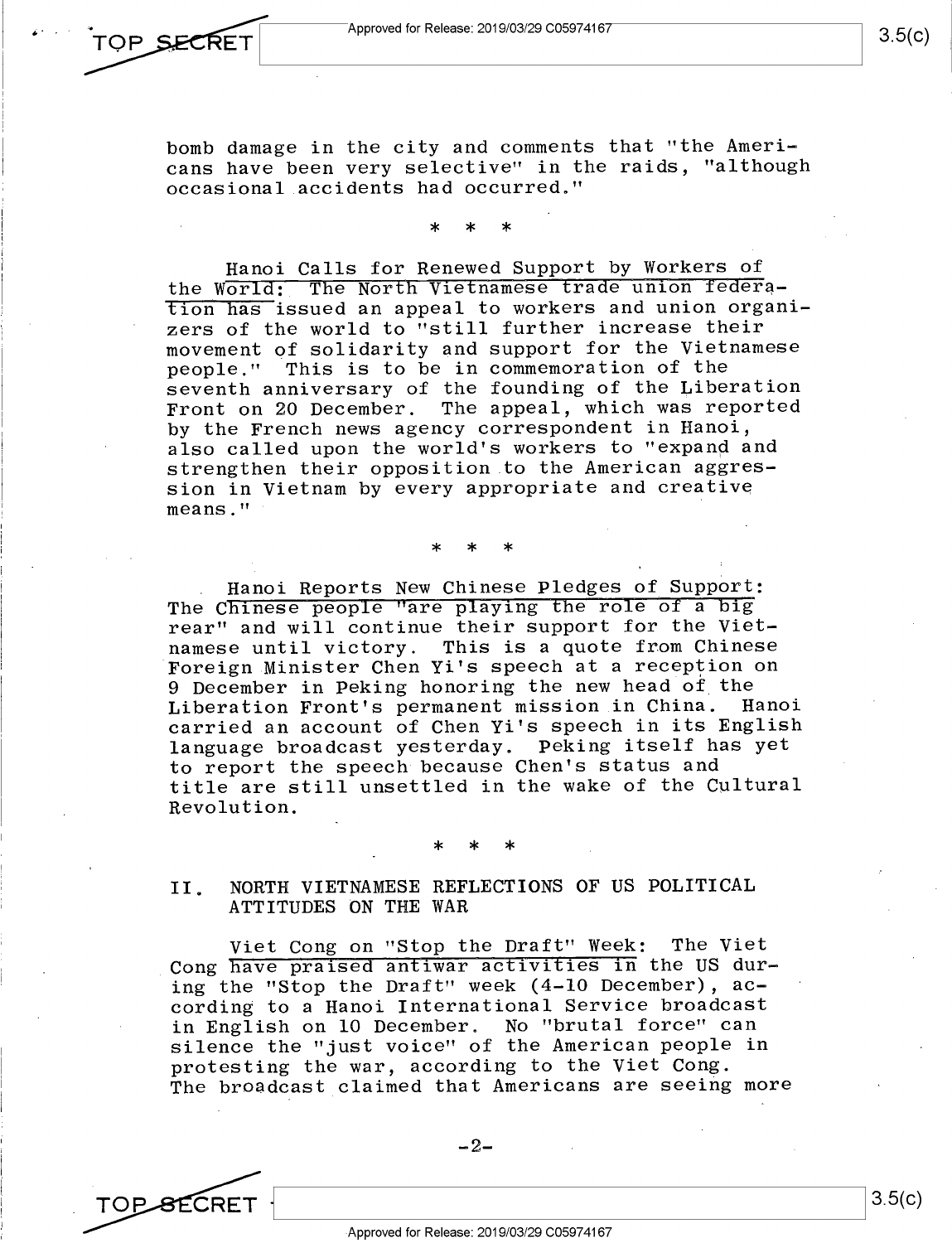Approved for Release: 2019/03/29 C05974167

~--------------------\_\_J 1 3.5(c)

clearly that the US is following a "ruthless" policy and are opposing the "dirty war" in Vietnam.

\* \* \*

Hanoi Allegations on US Troop Behavior: The North Vietnamese are continuing to repor<sup>t</sup>alleged incidents of insubordination or cowardice on the part of US troops in South Vietnam. In an English language broadcast on 11 December, Hanoi reported that an American platoon in My Tho Province stayed away from its base for nearly a day to avoid being sent on a raid. Another platoon at the same base reportedly refused to obey orders to go to the rescue of "buddies" who were being "badly mauled" by the Viet Cong. Similar incidents in other areas throughout South Vietnam were reported in the broadcast, including one in which five US survivors of <sup>a</sup>recent attack threw away their guns and fled to Saigon. The article closed by commenting that "more and more American soldiers have come to realize that the US war is an unjust war of aggression and the only way out of. it is to rise up and oppose it by practical deeds."

TOP SECRET

OP SECRET

-3-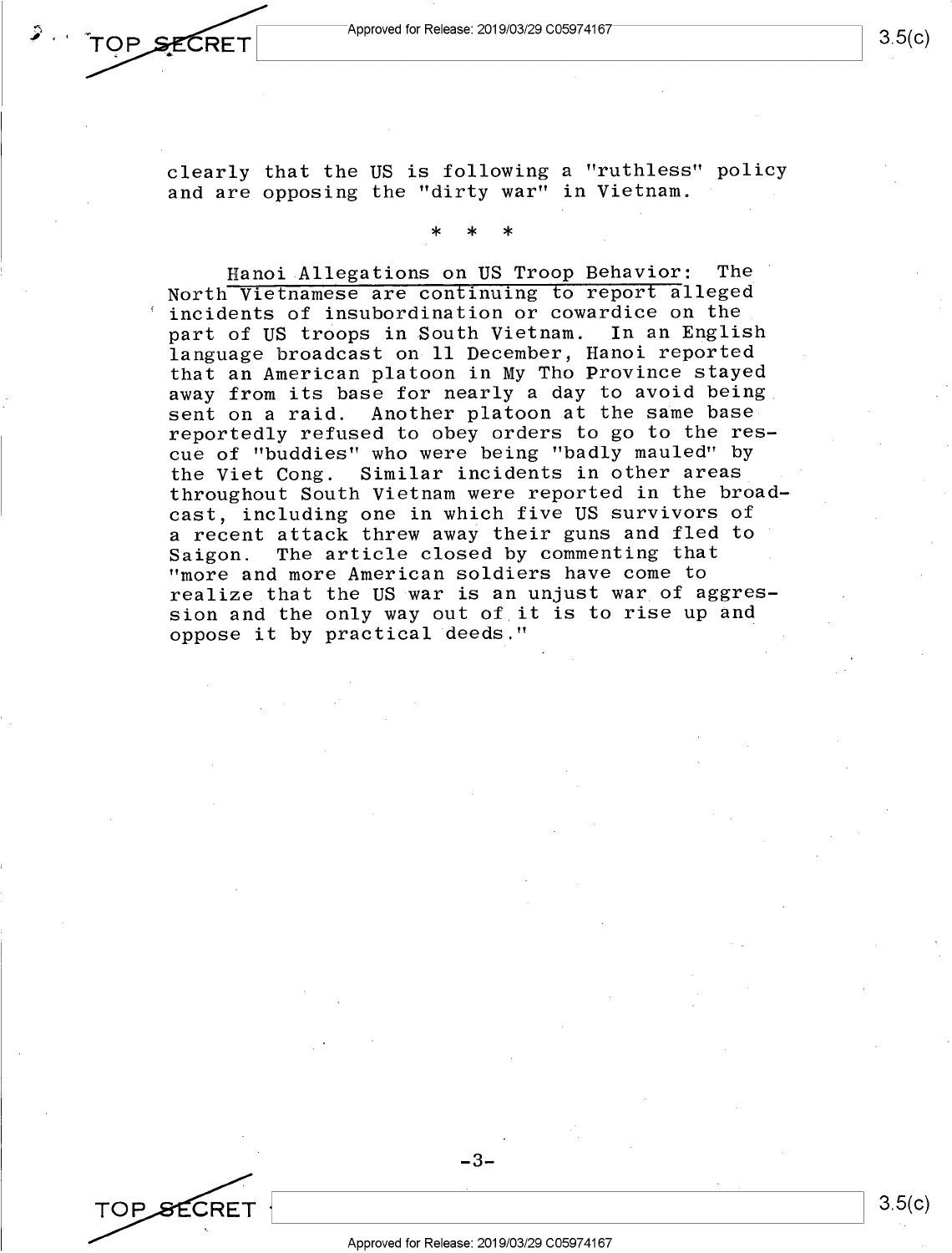$\sqrt{2}$ 

Top Secret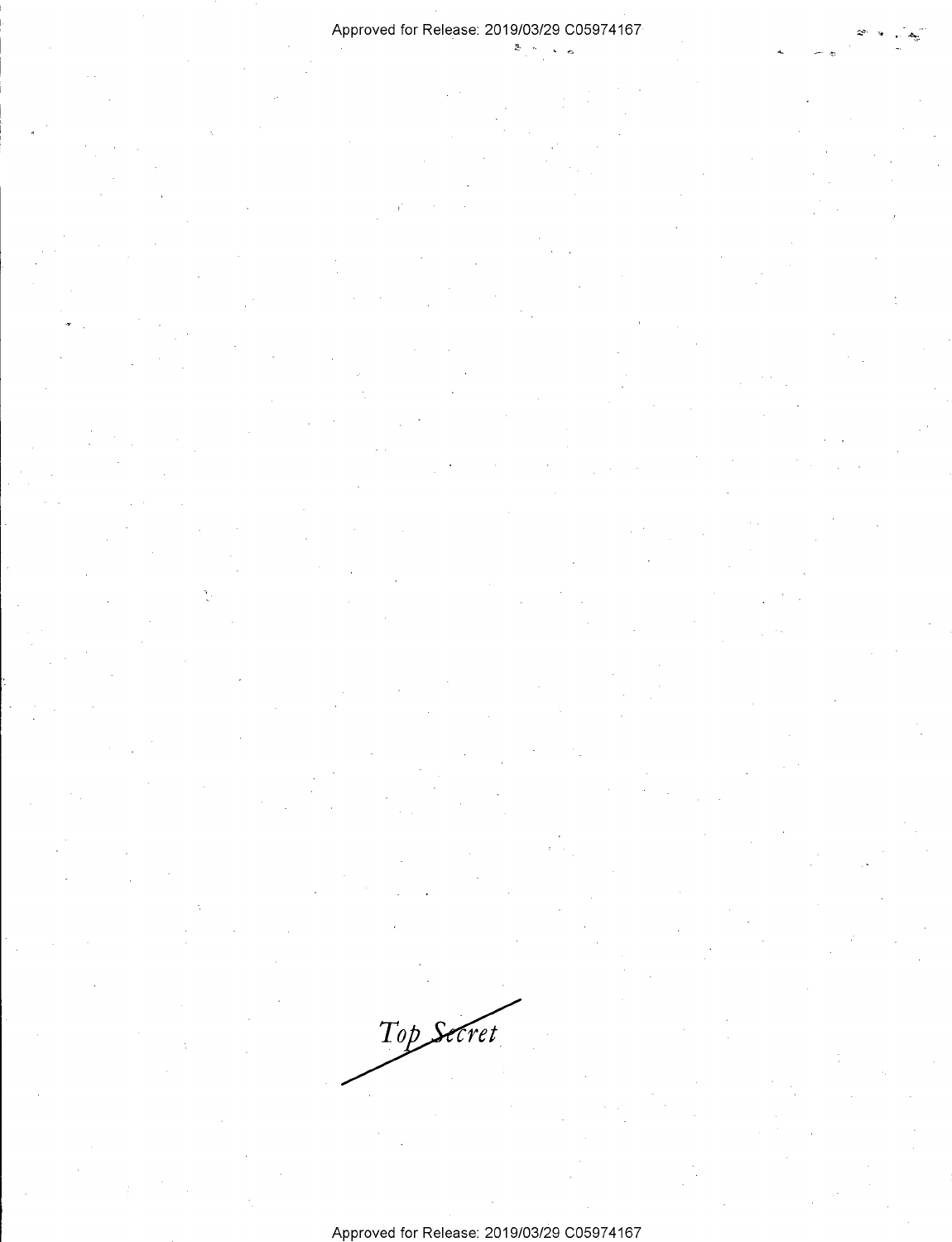Serrei

 $3.5(c)$ 



# DIRECTORATE OF INTELLIGENCE

# Intelligence Memorandum

CONTINUED PRESSURE ON STERLING AND THE DOLLAR

 $3.3(h)(2)$ secret  $29$ 12 December 1967 No. 1683/67

Approved for Release: 2019/03/29 C05974167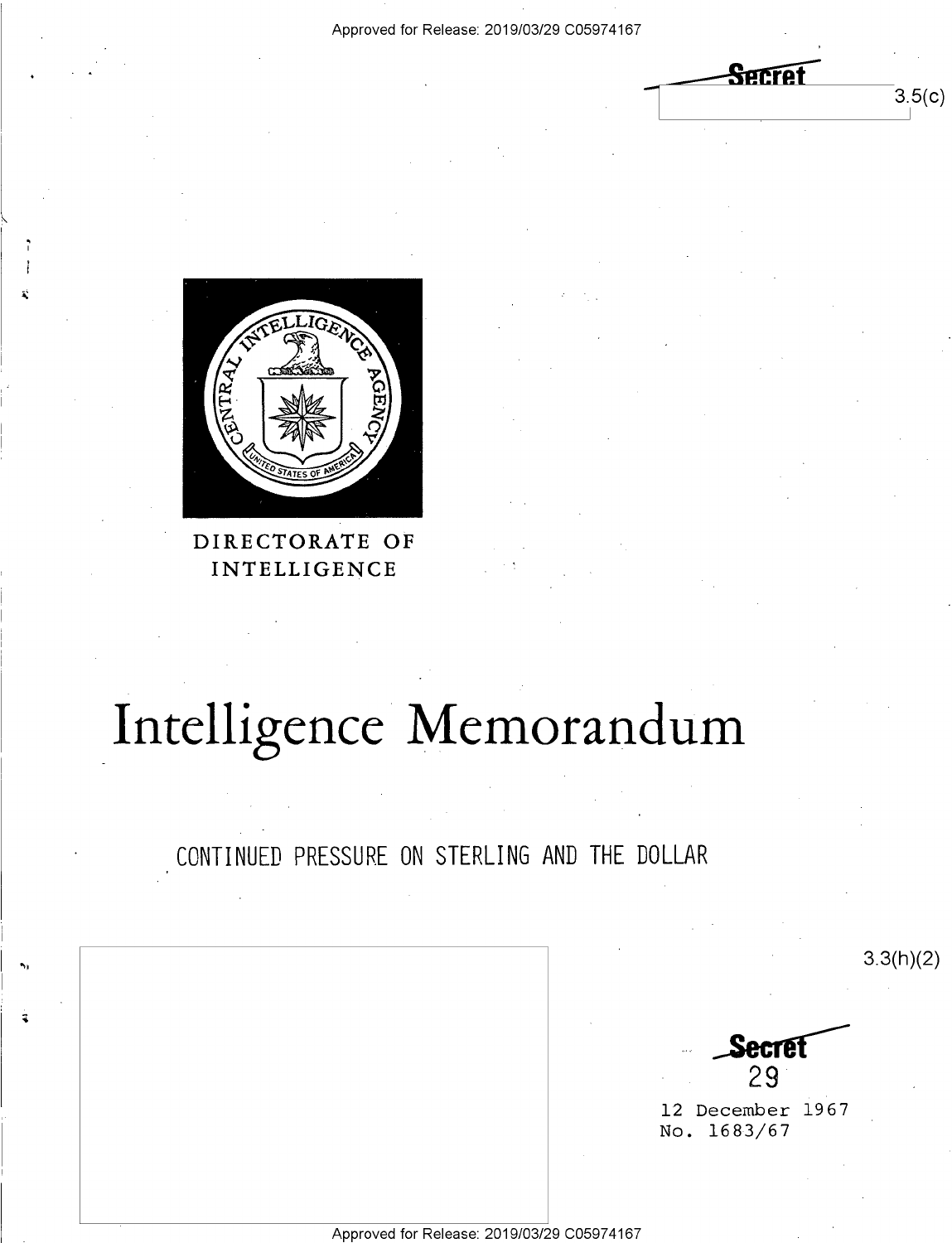

لأ

٠Ŋ. ł



CROUP 1

 $3.5(c)$ 

# Approved for Release: 2019/03/29 C05974167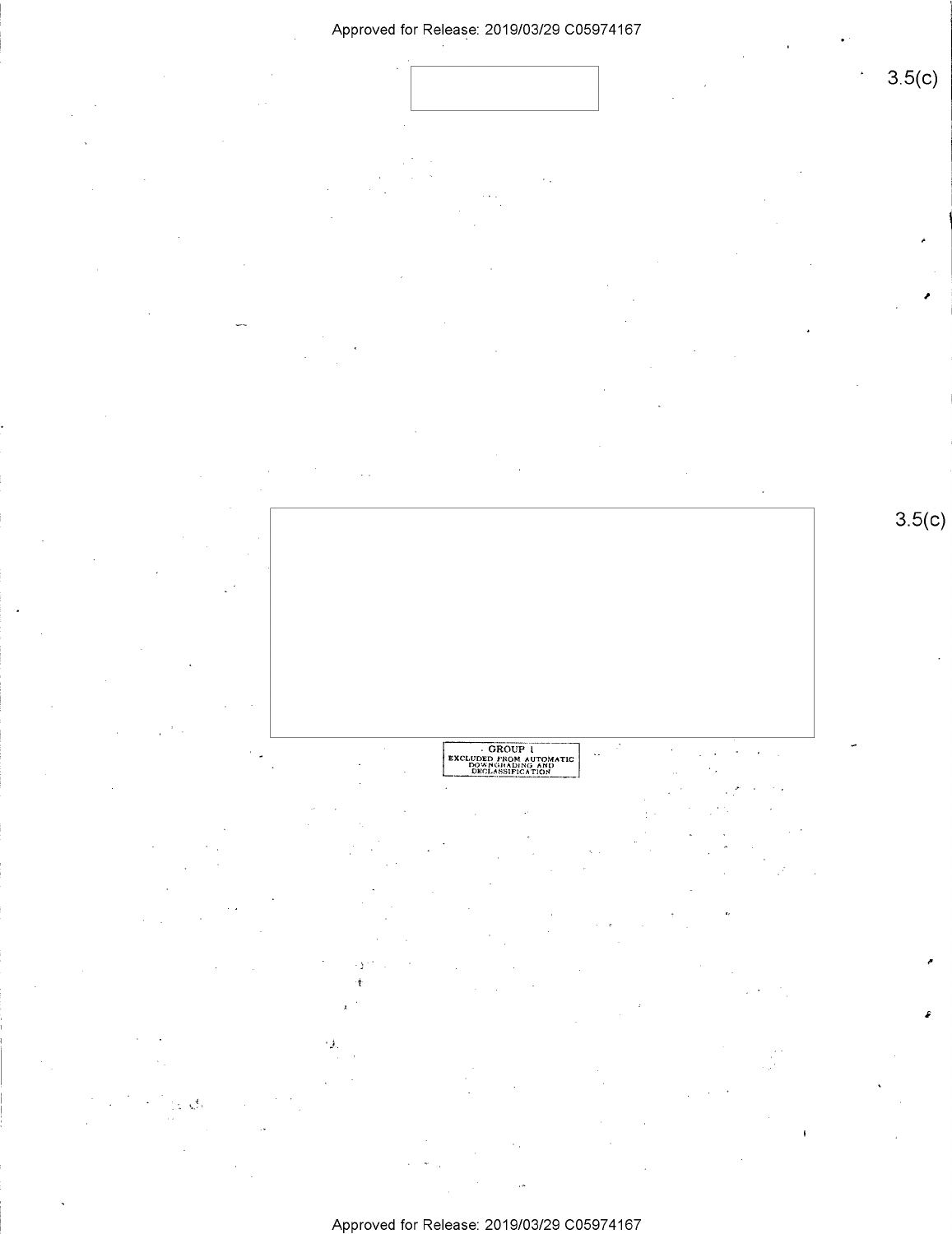### Approved for Release: 2019/03/29 C0597 4167 h ~b **ttn 1**

CENTRAL INTELLIGENCE AGENCY Directorate of Intelligence 12 December 1967

## INTELLIGENCE MEMORANDUM

# Continued Pressure on Sterlihg and the Dollar

## Summary

The British Government is reported to consider its recent devaluation of the pound a failure and may adopt a floating exchange rate, perhaps within a few days. If this were done, sterling could move downward in response to market forces until it stabilized, probably at a rate much lower than \$2.40. Such a move would disrupt the international financial system, possibly causing an upheaval in world trade and economic recession in many countries.

Britain's contemplation of the move to a floating exchange rate arises from several causes. Both within the UK and abroad there has been a growing belief that the 14.3 percent devaluation was too small to have any appreciable effect on the UK economy and the stability of sterling. This has led to renewed pressure on the pound, forcing the Bank of England to step in to support sterling, with resulting losses of foreign exchange reserves. Another element has been a French program, run by De Gaulle and the Finance Ministry, to undermine both sterling and the dollar. If the French pressures succeed and sterling is scuttled by a number of nations, the ultimate French objective of placing the dollar in extreme jeopardy may well be reached.

The UK is almost certainly aware of the probable consequences of the action it is contemplating. It would put heavy pressure on the US dollar, touching off

Note: This memorandum was produced solely by CIA. It was prepared jointly by the Office of Economic Research and the Office of Current Intelligence.

Approved for Release: 2019/03/29 C0597 4167

3.5(c)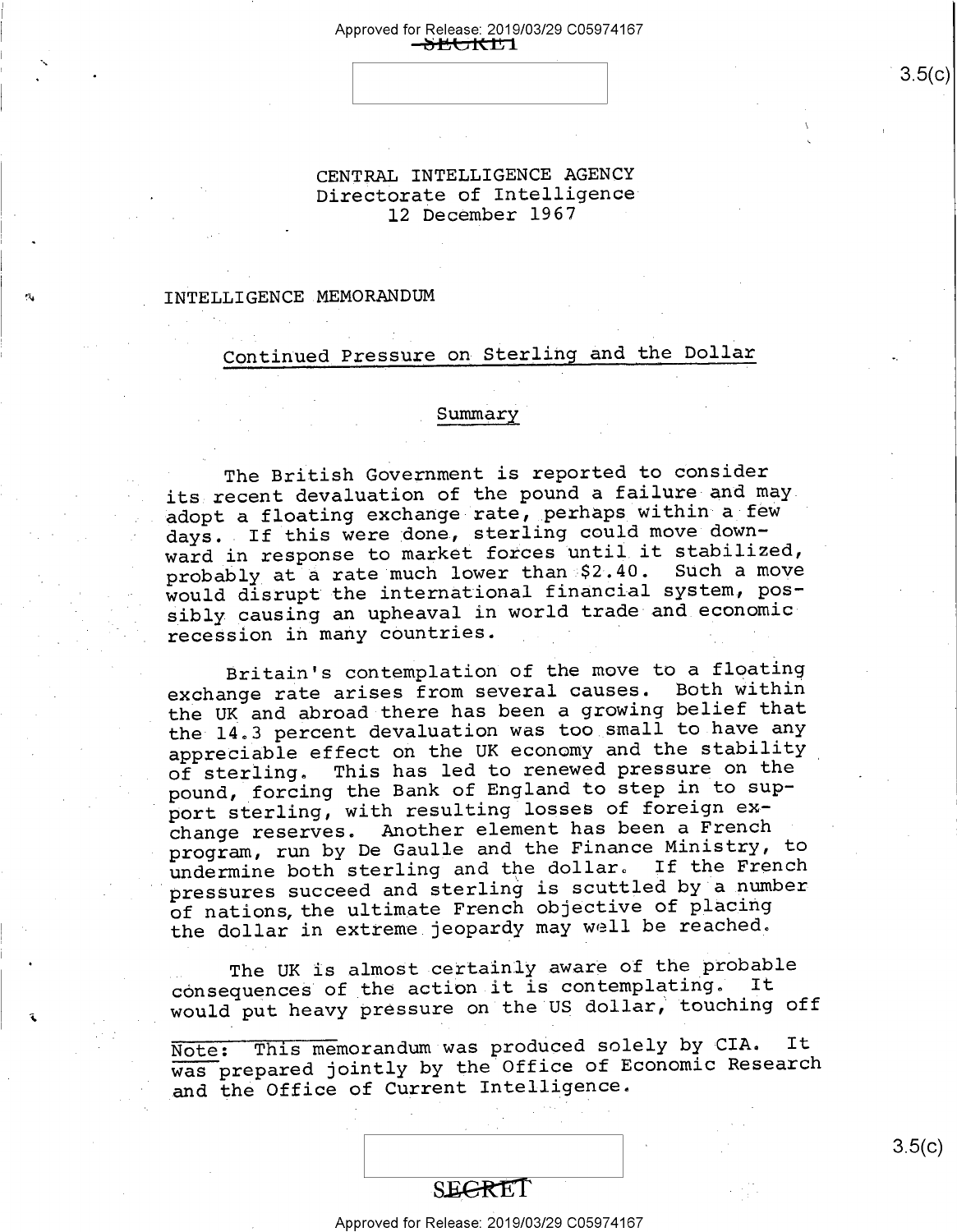## Approved for Release: 2019/03/29 C0597 4167 **8ECRET**

a series of competitive devaluationsin Western Europe and elsewhere. It could create an international atmosphere as vicious as the 1930s and force a return to comprehensive systems of restrictive trade and commercial controls by most of the world's industrial countries. This could lead to a large reduction of world trade and serious recession in those developed countries that rely heavily on foreign commerce.

Approved for Release: 2019/03/29 C0597 4167

3.5(c)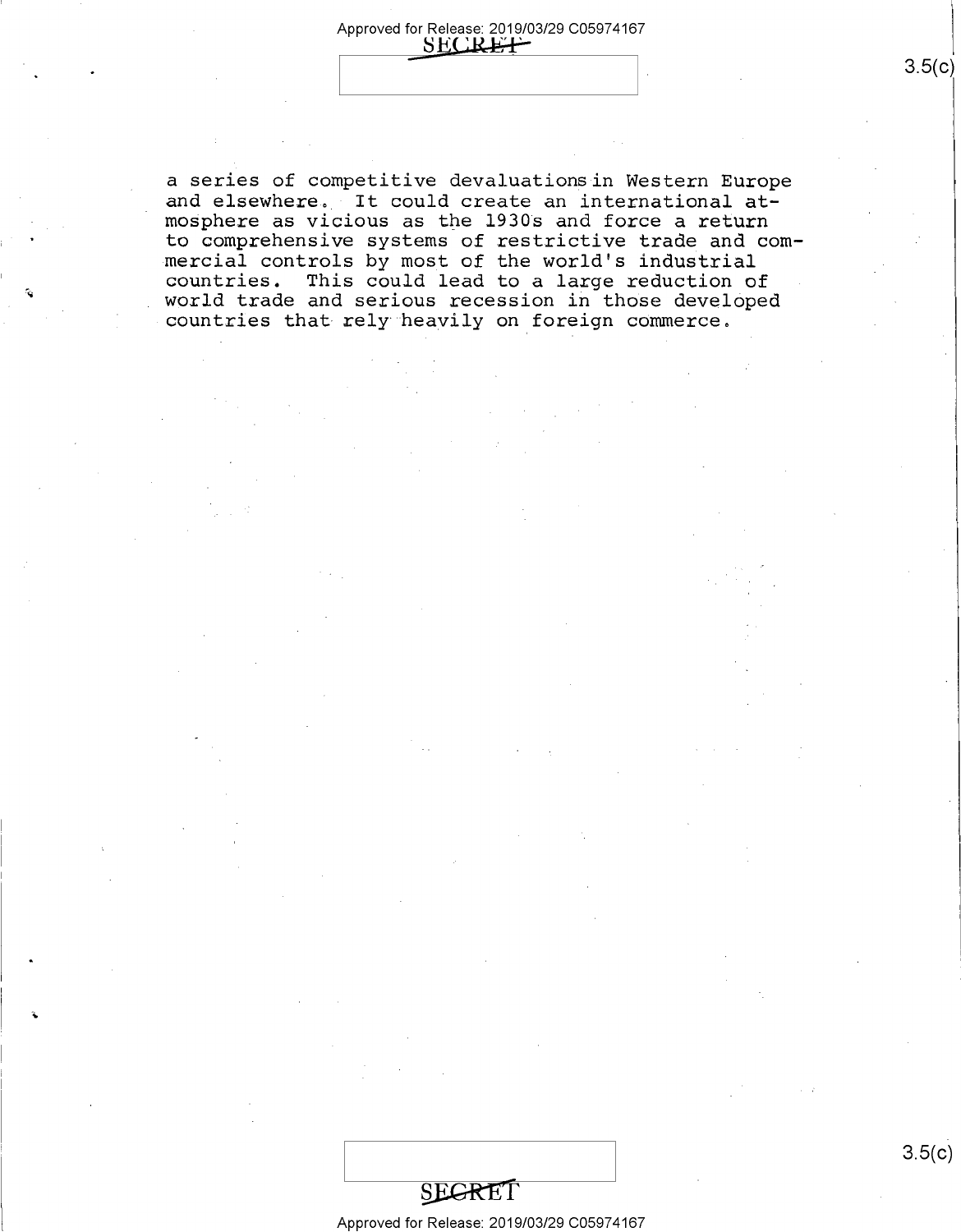1. A reliable source reported on 10 December that the UK considered its recent devaluation a failure and may adopt a floating exchange rate. Sterling would then be free to move downward in response to market forces until it is stablized, probably at a much lower rate than  $$2.40$ . If this action occurs, it would disrupt the international financial system, and it could depress world trade and induce economic recession in many countries. The source indicates that the UK may take action within a few days •

-.

..

2. British contemplation of such a move arises from several unsettling causes. Since devaluation three weeks ago, there has been an increasing belief, both within the UK and abroad, that a devaluation of 14. 3 percent was too small to have any appreciable beneficial effects on the UK economy and the stability of sterling. This belief has in turn led to renewed pressure on the pound, which forced the Bank of England to step in to support sterling last week and again on 11 December. In two hours on the morning of the llth, the Bank of England lost about \$95 million in foreign exchange reserves through support operations. With dwindling reserves to support such operations, the British have good reason to consider either <sup>a</sup>further devaluation or adoption of a floating rate. One immediate advantage of the latter is that it may forestall for the moment competitive devaluations by other countries, which may prefer to wait until market forces stabilize the pound at some new, lower rate.

3. Another element in pressure against the poun<sup>d</sup> has been a consistent effort on the part of the French Government to undermine both sterling and the dollar. The French "program" is being run by the Finance Ministry and President De Gaulle over the objections of the Bank of France. It has involved a number of serious leaks to the press of critical financial information that is uncannily accurate, well-timed, and full of closely held data. These leaks have stirred up speculation against both sterling and the dollar. The French have supplemented their press campaign with direct approaches, either by semi-official government ; representatives or by obviously "briefed" Frenchmen of importance traveling abroad. For example, Argentina was warned to get out of sterling by Antoine Piney, former member of the French Government and now head of

| <b>YET</b><br>OР. |  |
|-------------------|--|

 $-2-$ 

Approved for Release: 2019/03/29 C0597 4167

 $~\bullet$   $~\bullet$   $~\bullet$   $~\bullet$   $~\bullet$   $~\bullet$   $~\bullet$   $~\bullet$   $~\bullet$   $~\bullet$   $~\bullet$   $~\bullet$   $~\bullet$   $~\bullet$   $~\bullet$   $~\bullet$   $~\bullet$   $~\bullet$   $~\bullet$   $~\bullet$   $~\bullet$   $~\bullet$   $~\bullet$   $~\bullet$   $~\bullet$   $~\bullet$   $~\bullet$   $~\bullet$   $~\bullet$   $~\bullet$   $~\bullet$   $~\bullet$   $~\bullet$   $~\bullet$   $~\bullet$   $~\bullet$   $~\bullet$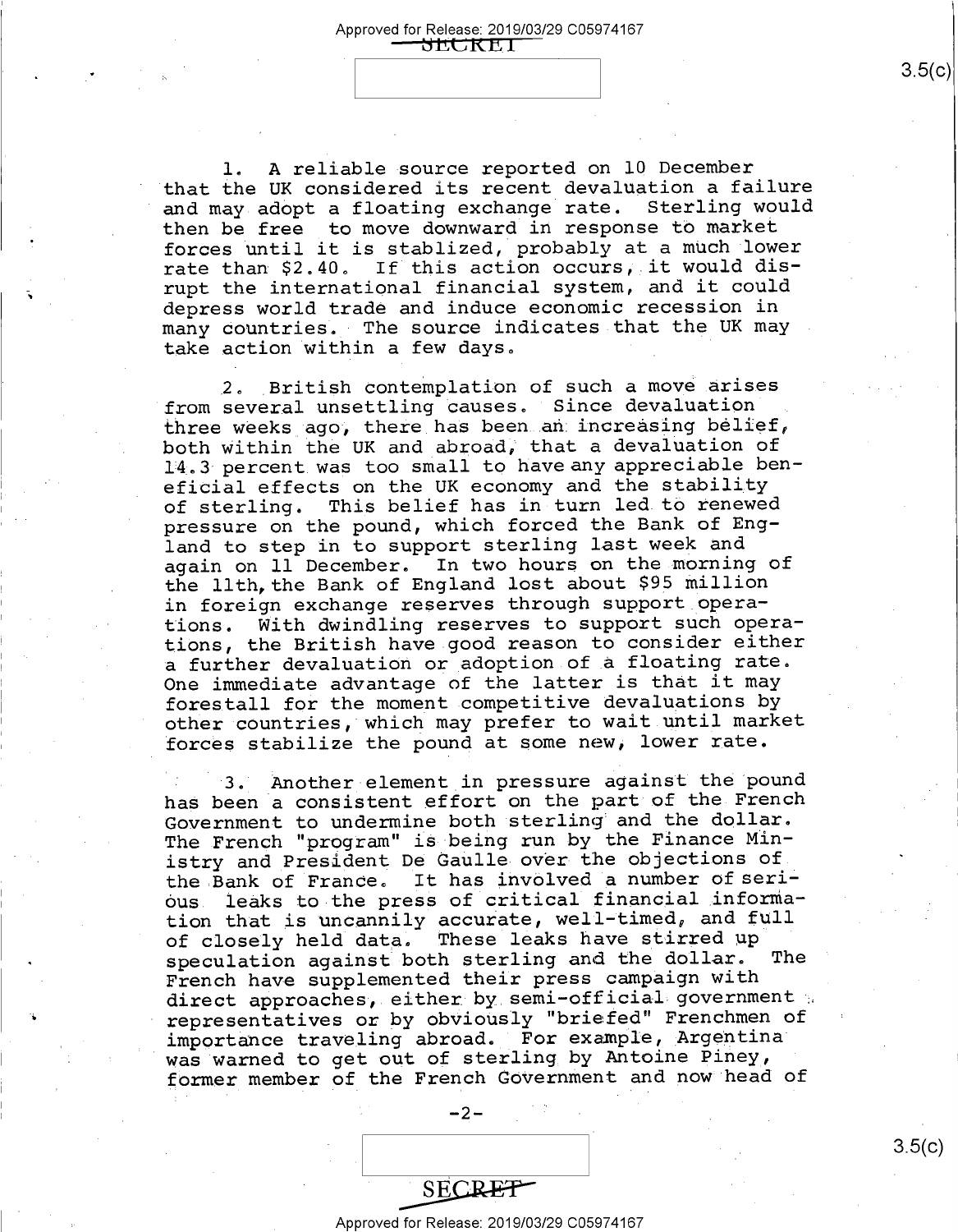a French technical/commercial mission to South America. On the strength of his advice, Argentina did so before the devaluation. We have circumstantial evidence of official French complicity in Algeria's recent conversion of \$150 million into gold, direct from the US Treasury. At least \$125 million of this amount was bought in Paris with francs that constituted most of the Algerian exchange reserves. If sterling is in fact scuttled, French pressures will have had their effect and there will be more than an even chance that the ultimate French objective of <sup>a</sup> dollar devaluation will be reached.

The UK is almost certainly aware of the probable consequences of the action it is now contemplating. The British probably reason that a floating rate will give them considerable leeway to pursue a more expansionary domestic economic policy without the necessity of supporting a weak pound with scarce reserves. Moreover,.the fact that sterling will float rather than be pegged at a new, lower rate, will create uncertainty abroad and probably give the UK precious time and balance of payments advantages before retaliatory devaluations take place.

5. It is unlikely that the US dollar will· escape the heavy pressures that would develop as <sup>a</sup> result of a free sterling rate. If sterling began to fall, many holders of sterling assets would scramble to sell out. As they unloaded their sterling, they first would move into French francs, West German marks, and US dollars, but the limited supplies of francs and marks would soon be taken up and the dollar would become the chief currency sought. Many of these new dollar holders would seek gold as their final store of value. The British have net short-term sterling liabilities of about \$8 billion, and a large portion of these claims could be redeemed within a relatively short time. As these claims are cashed in, the holders would convert the sterling into other currencies at the going market rate for sterling. The demise of sterling as a reserve currency under disorderly conditions would place the dollar in immediate jeopardy.

6. In the longer run, whether the pound stabilized or continued to fall slpwly, a whole series of competitive devaluations in Western Europe and other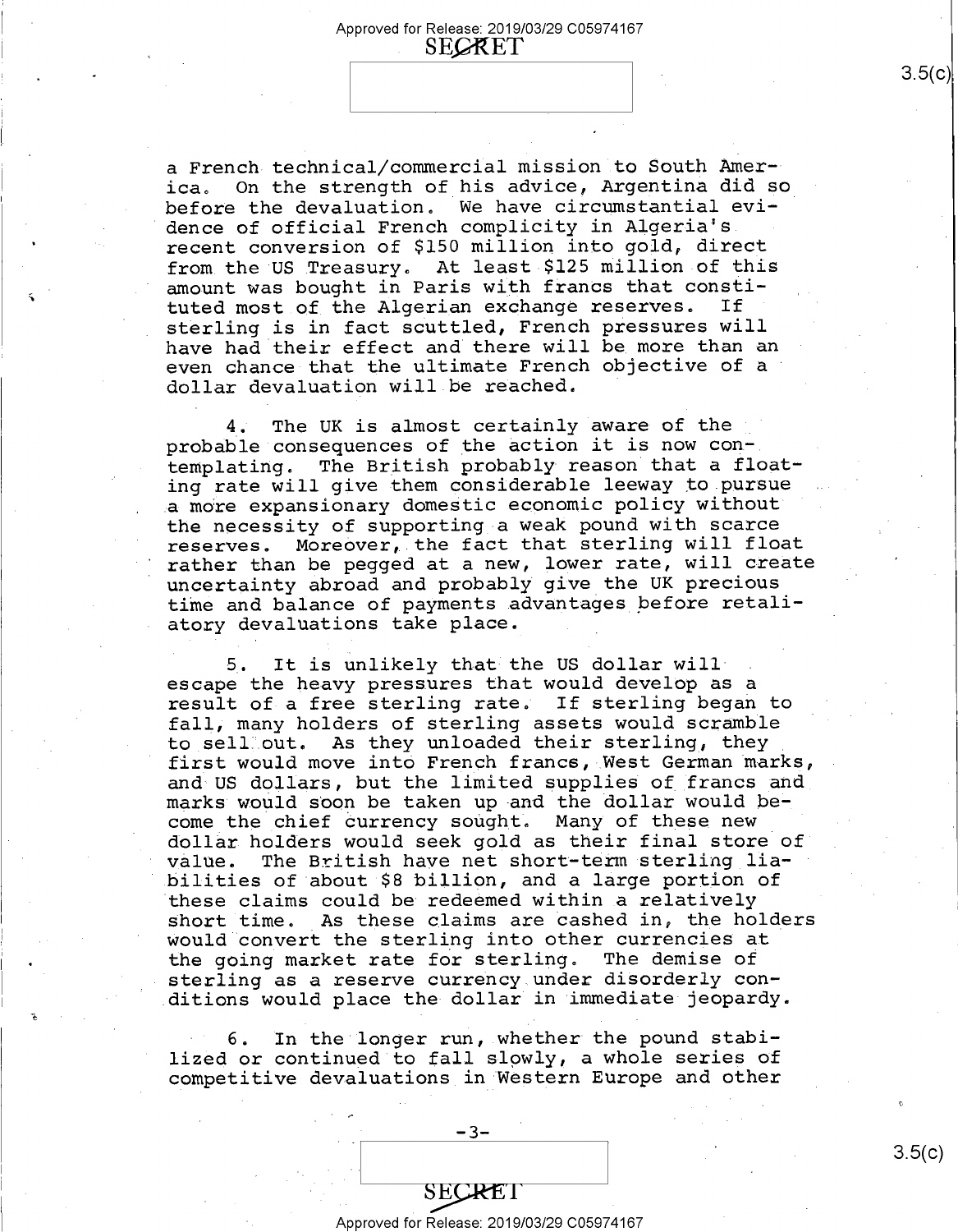areas could be expected. The international atmosphere could be as vicious as during the 1930s, and not the least of the results would probably be a return to comprehesive systems of restrictive trade and commercial controls by most of the world's industrial countries. Both the disorderly process of competitive devaluation and the re-emergence of trade controls throughout the industrial West could lead to a large contraction of World trade and serious recessions in those developed countries that rely heavily on foreign commerce.

7. In the event that the US and other major powers took strong countermeasures before the crisis developed--such as a pooling of reserves, prohibition of gold sales to private hoarders, and quick implementation of some reserve creation scheme--it is possible that some of the results would be different. Worldwide loss of monetary reserves, especially those of the US, would be smaller. Although competitive devaluations would in any case be inevitable, a cooperative atmosphere could keep their timing and size organized in some orderly fashion. As a result, there would be less disruption of trade and fewer repercussions on some of the West's most important economies.

8. If, in fact, the British adopt a free exchange rate and other major currencies are devalued substantially, the dollar would be seriously threatened. Unless the US is then willing to support an overvalued dollar, it would be faced with two alternatives: an increase in the price of gold, which is General De Gaulle's objective; or the demonetization of gol·d.

9. AS long as no new and widely accepted international reserve asset is available, the role of the dollar as a reserve currency would be secure. If such a new asset is created, however, the reserve role of the dollar may diminish, but the importance of the US in world trade will ensure that the dollar can remain the world's major trading currency if devalued.

10. The adoption of a floating exchange rate for sterling should not cause the Wilson government any<br>insurmountable political problems at home. The Labor insurmountable political problems at home.

-4-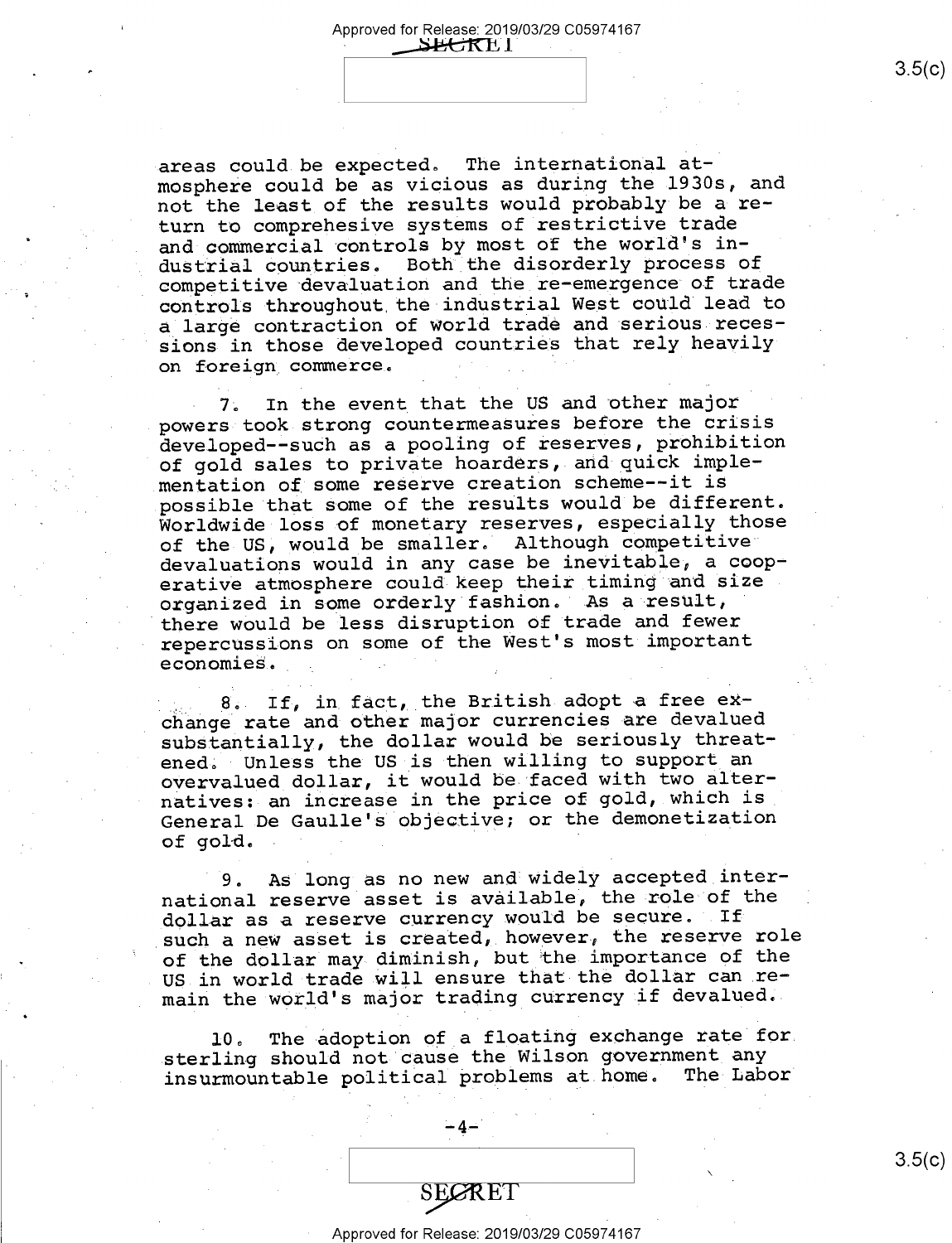majority in parliament can be expected to back the move. Most of them have long believed that the preoccupation with supporting the pound has impeded domestic social and economic progress. They will view removal of this obligation as lifting a tremendous burden from their government. The Conservative opposition will condemn the move and point to it as proof that the recent devaluation was another measure of the Labor government that was inadequate to solve the country's economic problems. They will also claim that it breaks faith with the holders of sterling, and further erodes Britain's international standing.

ll. The recent appointment of Roy Jenkins as chancellor of the exchequer will be helpful in selling the plan to the British public. Jenkins is a highly respected activist, and a bold, new economic initiative is not unexpected. The immediate selling job will also be made much easier if, as seems quite possible, the deflationary program that was to accompany devaluation can be made less stringent. Oh the negative side, the public, whose confidence in their government is already badly shaken, will be confused about what it all means. On balance, however, adequate public support will be there in the short term, although this can evaporate rather quickly if the performance of the economy does not improve markedly during 1968.

SECRET

-5-

### Approved for Release: 2019/03/29 C0597 4167

 $3.5(c)$